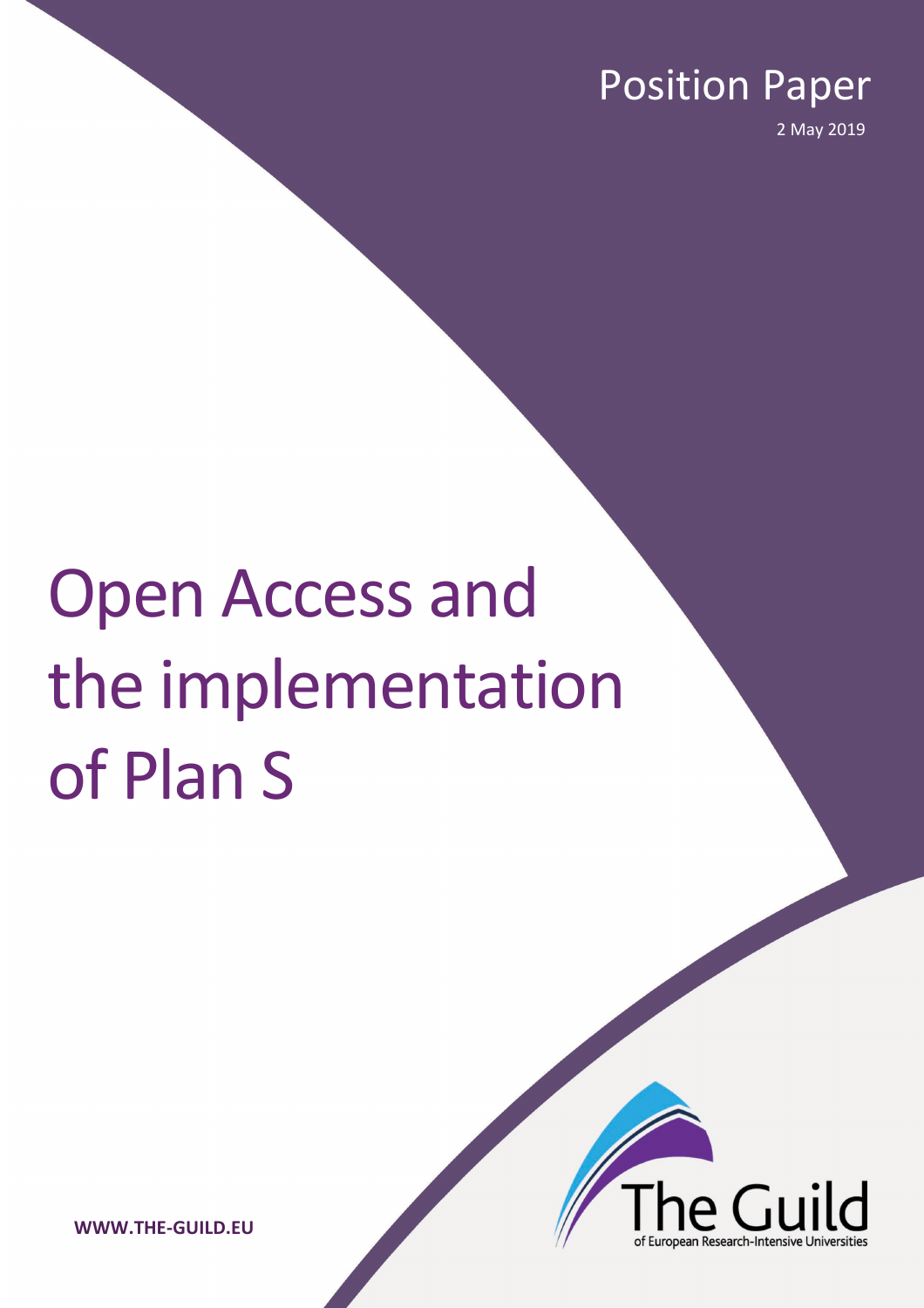### The Guild's position paper on Open Access and the implementation of Plan S

#### **Introduction**

l

The Guild welcomes the commitment of the European Commission and of European research funders to strengthen the integrity, transparency and availability of research outputs. We also welcome the discussions in the scientific community about Open Access and Open Science unleashed by the publication of Plan S. Now, The Guild wants to build on it[s submission to the Plan S consultation](https://www.the-guild.eu/news/2019/guild-feedback_plan-s-guidance_final.pdf) to contribute to the wider debate about how Plan S can help realise the ambitions of Open Science.<sup>[1](#page-1-0)</sup>

Universities are the largest employers of scientists, whose research practices, peer reviews, career evaluations, and commitment to ethical standards are critical for Plan S to succeed. Universities also fund publications and data repositories. The movement towards Open Access, and specifically towards Plan S, can only succeed if universities fully engage in planning the goals of Plan S and its implementation.

In this context, The Guild looks forward to further clarifications and modifications to Plan S to avoid unintended and unnecessarily disruptive consequences. Guild members have taken significant steps to implement strategies towards Open

Access and are committed to engaging further in this area. Based on these experiences, we call for a more ambitious and structured dialogue between the European Commission, universities, research funders and learned societies.

#### **Recommendations**

#### **1. Involve universities in a staged implementation of Open Access and promote care before speed**

The implementation of Open Access through Plan S requires dialogue and collaboration among universities, research funders, the European Commission, and learned societies. For this dialogue to happen in a meaningful and structured way, we need to exercise care before speed. As stressed in our response to the consultation, the timeline for Plan S is too ambitious. Implementing it as it stands would be unwise without having proper transition measures and due consideration of the implications for research practice.

We therefore call for a staged approach where funders, universities and other actors can have a constructive dialogue and tackle the many building blocks that will contribute to the successful

<span id="page-1-0"></span><sup>&</sup>lt;sup>1</sup> Se[e https://www.the-guild.eu/news/2019/guild-feedback\\_plan-s](https://www.the-guild.eu/news/2019/guild-feedback_plan-s-guidance_final.pdf)[guidance\\_final.pdf.](https://www.the-guild.eu/news/2019/guild-feedback_plan-s-guidance_final.pdf)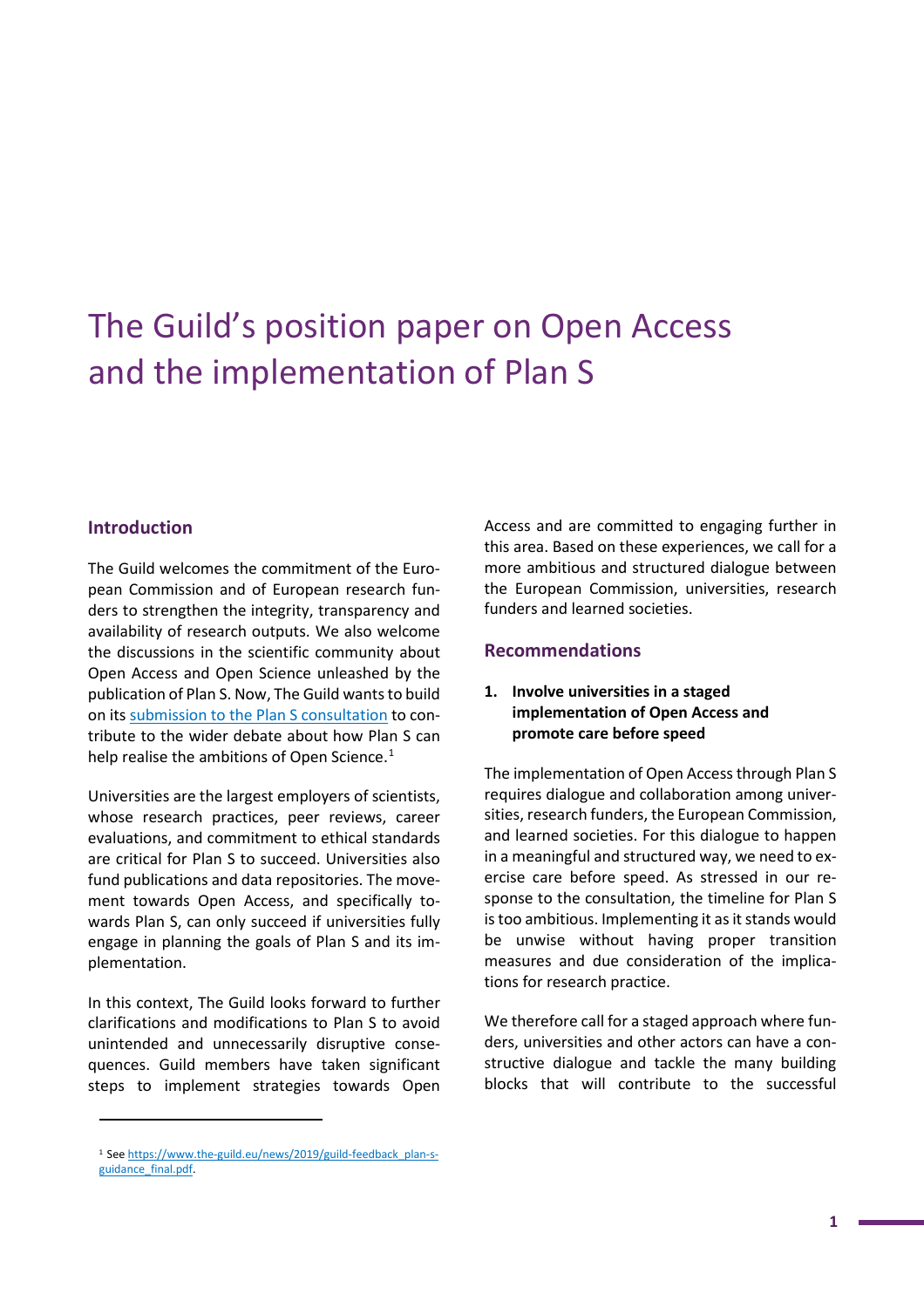implementation of Open Access, such as repositories, rewards and incentives, intellectual property rights, needs of different disciplines, the roles and responsibilities of each actor, and researchers' awareness of and support for Open Access.

In addition, Guild members have identified the following areas and actors that can find the implementation of Plan S particularly problematic:

- Small, new and interdisciplinary subject areas
- Subject areas that currently do not have recognised, high-quality Open Access channels
- Temporary academic staff and early career researchers
- Recruitment processes for researchers from countries that are not subject to Plan S
- Co-publications with researchers not subject to Plan S
- Learned societies

Besides allowing the closer consideration of these areas where the implementation can be problematic, a staged approach would also enable institutions to assess and capitalise on existing best practices.

#### **2. Clarify the scope of Plan S**

Clarifying the concept and the objectives of Plan S is crucial. The current Guidance can be misleading as it states that "Plan S applies to all scholarly output." We therefore recommend that the Guidance be amended to explain that Plan S addresses only outputs in the form of journal publications and scientific books, and that data (especially underlying data) is excluded from the scope of Plan S.

Additionally, publications are a relevant part of universities' contribution to society and the diffusion of knowledge, and go hand in hand with the pursuit of education, learning and research. It is important that researchers are able to choose the most effective publishing venues that maximise the circulation of their research. Obstacles to such an effective circulation of knowledge should therefore be removed.

#### **3. Promote collaboration on rewards and incentives as a key enabler of Open Access**

The question of rewards and incentives is central to a true transition towards Open Access. It is essential that Open Access is considered as part of the greater cultural change required to support Open Science.

We urge cOAlition S to consider rewards and incentives as the key enablers of Open Access, instead of imposing sanctions as proposed by Plan S. Achieving a cultural change in the scientific community has to be a process that is founded in the values of academia. In this respect, a dialogue with stakeholders will be important to discuss how we can collectively develop research assessment practices and emphasise the importance of merit rather than publication venue. Considering these questions in silos will not lead to consensus in the scientific ecosystem.

Further progress would be especially beneficial in the following areas:

- Addressing the differing approaches to research assessment: Institutions and funders are starting to develop new models to assess researchers based on their merits rather than on publication venues. However, these new assessment models will coexist with models based on current indicators such as journalbased metrics. This risks creating competitive disadvantages for some researchers in the global research market.
- Building on existing initiatives such as the San Francisco Declaration on Research Assessment (DORA), the Leiden Manifesto, and other relevant initiatives that are not yet universally implemented at the institutional and funder level, while recognising that there might be different ways to achieve this transition and giving universities the flexibility to adopt the evaluation approaches that best fit their needs and those of different disciplines.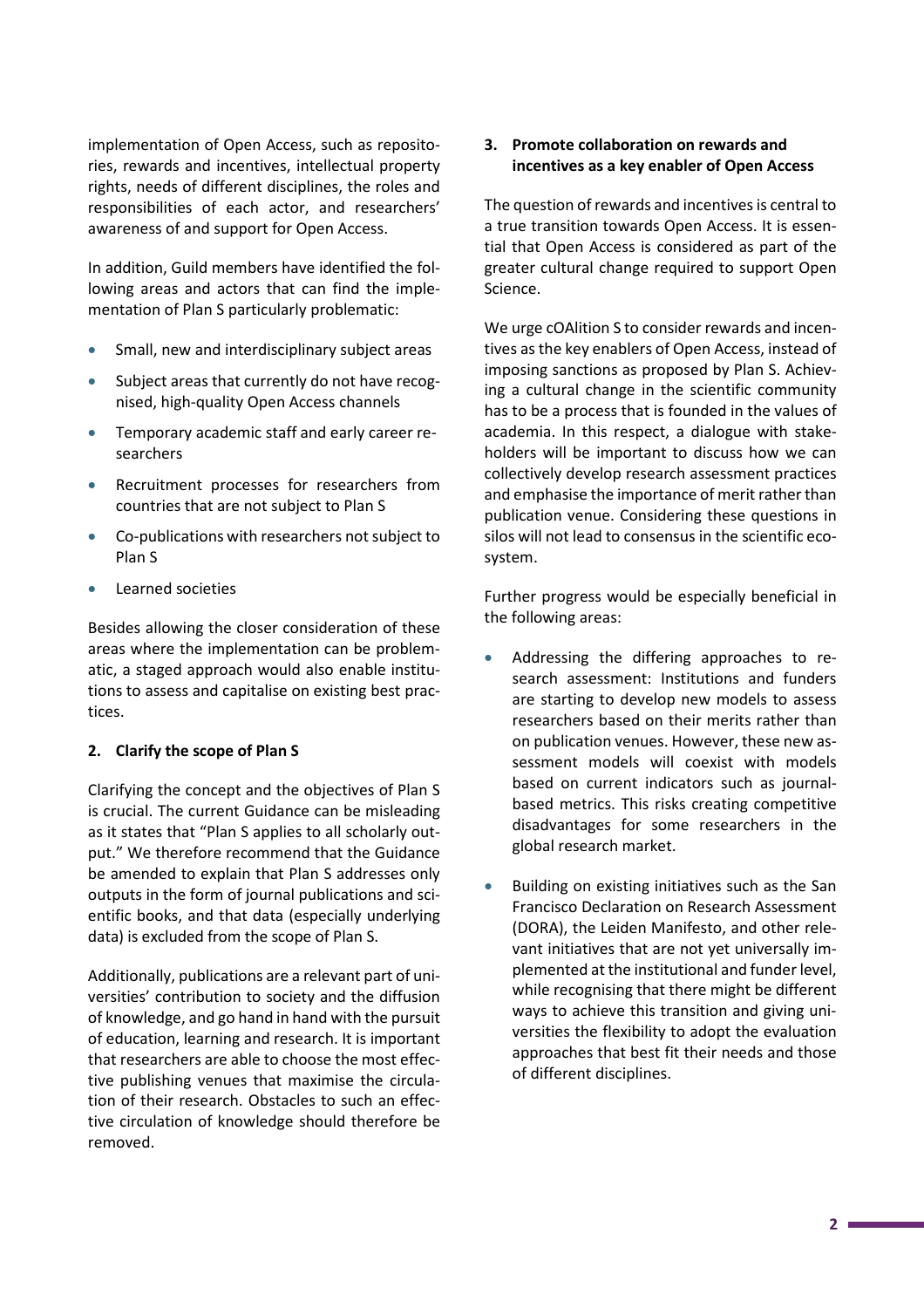#### **4. Support scholarly-centred and sustainable Open Access publishing models that maximise the benefits of research**

A scholarly-centred approach to Open Access that recognises the centrality of the work of researchers as producers of knowledge, peer reviewers and editors, is the guiding principle that should underpin the development of any new publishing models. The ultimate goal should be to maximise the benefits of research and circulate knowledge not only within research communities but also society at large through sustainable publishing practices.

Although Plan S affirms not to favour any specific business model for Open Access publishing or advocate any particular route to Open Access, it does in practice promote an APC-based approach to Open Access that particularly benefits profit-oriented publishers. This will exacerbate an already unsustainable situation. As mentioned in the Commission's report on *The Future of Scholarly Publishing and Scholarly Communication*, Article Processing Charges (APCs) currently make up at least 1[2](#page-3-0)% of institutions' journal spending, $<sup>2</sup>$  and they are</sup> increasing at a steep rate.

There is therefore a need to support alternative and sustainable non-APC models. They will be especially important for the development of a healthy Open Access ecosystem that can support all researchers. However, the process of establishing new and reputable publication venues that researchers embrace is lengthy and complex in any given discipline. Collaboration between funders, university libraries and disciplinary communities will be crucial to identify fields where Open Access journals, platforms or infrastructures are needed.

We also recommend that funders collaborate with the European Commission to explore whether the use of the Open Research Publishing Platform could be extended to all publicly funded publications, beyond those created through Horizon 2020 or Horizon Europe projects. However, such a platform must remain independent, transparent and open-source. It should be managed by an entity with no conflicts of interest, and include a highstandard quality control process in order to ensure the publication of excellent research. It is also important that the Commission works with existing publishing initiatives in universities and non-profit organisations, to understand how they can be supported and linked to the platform the EU intends to build.

#### **5. Ensure flexible licencing to take into account the needs of specific disciplines and intellectual property rights**

While it is clear that copyright should remain with the author and not be transferred to the publishers, we believe that the requirements regarding licenses proposed by Plan S are too restrictive. We therefore recommend Plan S to change these requirements and to add an exemption clause for the use of the Creative Commons CC-BY-NC and CC-BY-ND variants, to take into account the needs of specific disciplines and communities. For example, as stressed in the British Academy's response to Plan S, including ND licenses is particularly important for the Social Sciences and Humanities.<sup>[3](#page-3-0)</sup>

Intellectual property rights and patent protections should also be given proper consideration when defining permitted licences, to maintain a balance between Open Access and the valorisation of discoveries through patents.

#### **6. Avoid fragmentation that can be detrimental to research collaboration**

Fragmentation is a cause of concern as regards the successful implementation of Plan S and the move towards Open Access. As transnational scientific collaboration has increased in significance, it is therefore crucial that Plan S aligns as much as possible with similar initiatives in other parts of the world (such as AmeliCA in Latin America and the Global South) and that it gains the widest international support. This would minimise uncertainty when researchers collaborate with international

 $\overline{a}$ 

<span id="page-3-0"></span><sup>2</sup> European Commission - DG Research and Innovation (January 2019). "Future of Scholarly Publishing and Scholarly Communication: Report of the Expert Group to the European Commission," p. 18.

<sup>&</sup>lt;sup>3</sup> British Academy (2018). "Science Europe's Plan S: making it work for all researchers." Available at[: https://www.thebritishacad](https://www.thebritishacademy.ac.uk/sites/default/files/British_Academy_paper_on_Science_Europe_Plan_S.pdf)[emy.ac.uk/sites/default/files/British\\_Academy\\_paper\\_on\\_Sci](https://www.thebritishacademy.ac.uk/sites/default/files/British_Academy_paper_on_Science_Europe_Plan_S.pdf)[ence\\_Europe\\_Plan\\_S.pdf.](https://www.thebritishacademy.ac.uk/sites/default/files/British_Academy_paper_on_Science_Europe_Plan_S.pdf)